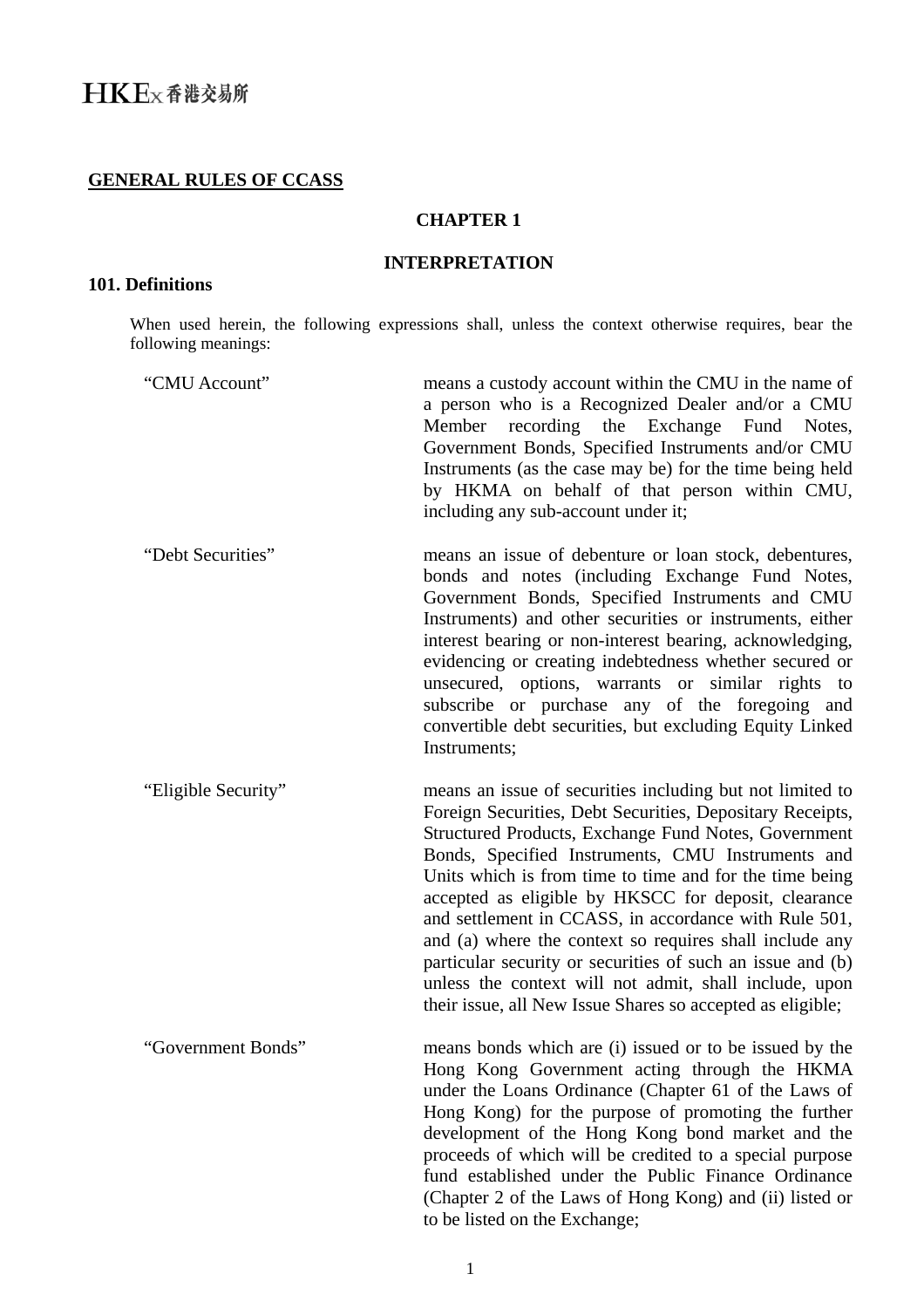| "Specified Instruments"          | means those capital market instruments (other than<br>Exchange Fund Notes, Government Bonds and CMU<br>Instruments) (i) which are for the time being specified as<br>capable of being held in the EFCS, (ii) which are listed<br>or to be listed on the Exchange and (iii) (where the issuer<br>is a company or a non-Hong Kong company, within the<br>meaning of those terms in the Companies Ordinance) in<br>respect of which a prospectus has been registered with<br>the Registrar of Companies in Hong Kong; |
|----------------------------------|--------------------------------------------------------------------------------------------------------------------------------------------------------------------------------------------------------------------------------------------------------------------------------------------------------------------------------------------------------------------------------------------------------------------------------------------------------------------------------------------------------------------|
| "Tender Instructions"            | means instructions by a Participant (in such form as<br>HKSCC may from time to time prescribe) for (i) a tender<br>or application to be made on its behalf for Exchange<br>Fund Notes, Government Bonds, Specified Instruments<br>or CMU Instruments and (ii) the payment and refund of<br>tender moneys or application moneys (as the case may<br>be), as referred to in Rule $1101(vii)$ ;                                                                                                                       |
| "Transfer Instructions" or "TIs" | means instructions by a Participant (in such form as<br>HKSCC may from time to time prescribe) to effect a<br>book-entry transfer of Exchange Fund<br>Notes,<br>Government Bonds or Specified Instruments between the                                                                                                                                                                                                                                                                                              |

Participant's Stock Account in CCASS, and a Recognized Dealer's CMU Account or a book entry transfer of CMU Instruments between the Participant's Stock Account in CCASS and a CMU Member's CMU

# **DEPOSITORY AND CUSTODIAN SERVICES**

**CHAPTER 8** 

Account, as referred to in Rule 906;

#### **818. Custodian services in relation to Exchange Fund Notes and Government Bonds**  Exchange Fund Notes and Government Bonds are scripless. They are held in computerized form by Recognized Dealers within the EFCS and are recorded in a Recognized Dealer's CMU Account in book-entry form. HKSCC is a Recognized Dealer and maintains a CMU Account for the purpose of holding and settling transactions in Exchange Fund Notes and

Government Bonds belonging to Participants.

Physical deposit of Exchange Fund Notes and Government Bonds and physical withdrawal of Exchange Fund Notes and Government Bonds from the CCASS Depository are not available. Accordingly, Rules relating to the physical deposit and withdrawal of securities are not applicable to Exchange Fund Notes and Government Bonds.

Exchange Fund Notes may be credited to and debited from a Participant's Stock Account as a result of (a) allocation following a tender for Exchange Fund Notes accepted by the HKMA, (b) clearing and settlement of transactions in Exchange Fund Notes effected on the Exchange, (c) clearing and settlement of Transfer Instructions, and (d) the provision of any other CCASS services in relation to Exchange Fund Notes to the Participant.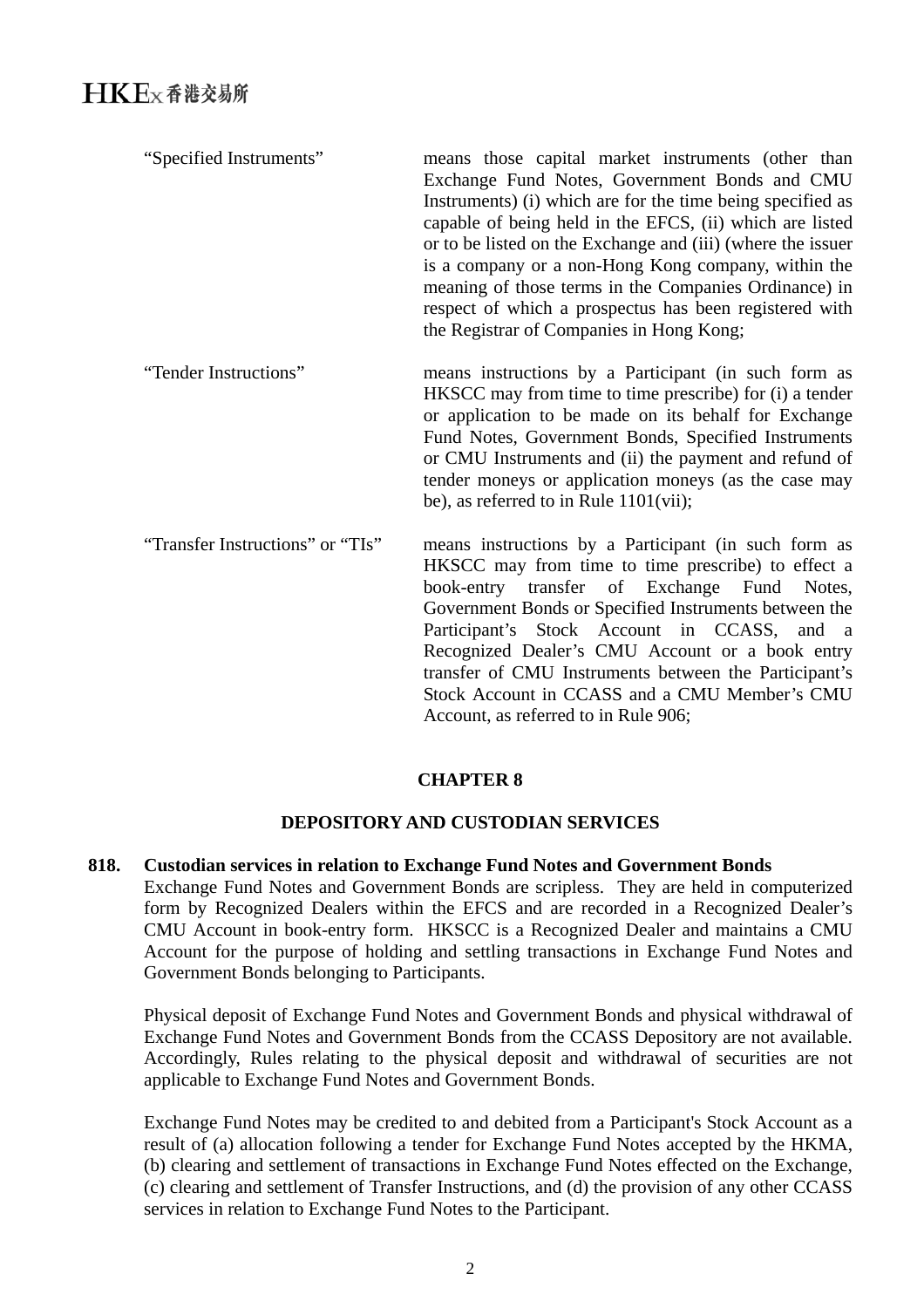Government Bonds may be credited to and debited from a Participant's Stock Account as a result of (a) allocation following an application for Government Bonds made through HKSCC and accepted by the HKMA, (b) clearing and settlement of transactions in Government Bonds effected on the Exchange, (c) clearing and settlement of Transfer Instructions, and (d) the provision of any other CCASS services in relation to Government Bonds to the Participant.

#### **820. Legal title to Exchange Fund Notes and Government Bonds and interests in Specified Instruments and CMU Instruments**

HKSCC has the legal title to Exchange Fund Notes and Government Bonds and interest in Specified Instruments credited to its CMU Account. Save as otherwise provided in the Rules, HKSCC has no proprietary interests in those Exchange Fund Notes, Government Bonds and Specified Instruments to the extent that they are credited to the Stock Accounts of Participants.

As long as the CMU Instrument is in global form held within the CMU Service, HKSCC has and holds interests in the CMU Instrument through its CMU Account.

#### **CHAPTER 9**

#### **CLEARING SERVICES**

#### **906. Clearance of other transactions : TIs**

Each Participant that wishes to effect electronic transfers of Exchange Fund Notes, Government Bonds or Specified Instruments between its Stock Account and the CMU Account of a Recognized Dealer or electronic transfers of CMU Instruments between its Stock Account and the CMU Account of a CMU Member must complete and sign the appropriate instruction form (stamped with the company chop, if applicable). Such completed and signed form must be submitted to HKSCC at the CCASS Depository or the Customer Service Centre for processing by HKSCC.

Transfer Instructions submitted by Participants will be subject to clearing and settlement in accordance with the Operational Procedures.

For the avoidance of doubt, HKSCC will not be responsible in any way for the failure of a Participant, a Recognized Dealer or a CMU Member to settle a transfer of Exchange Fund Notes, Government Bonds, Specified Instruments or CMU Instruments in accordance with Transfer Instructions. If one of the parties is in default, the other will have to pursue the party in default.

#### **CHAPTER 11**

#### **NOMINEE SERVICES**

#### **1101. Scope and extent of nominee and similar services**

Subject to the Rules, in respect of Eligible Securities held in custody in a CCASS Depository or in an Appointed Depositary (as the case may be) and credited to the Stock Accounts of Participants and in respect of New Issue Shares, HKSCC may from time to time provide nominee and similar services to Participants in such manner and to such extent and at such times as it considers appropriate. The services may include :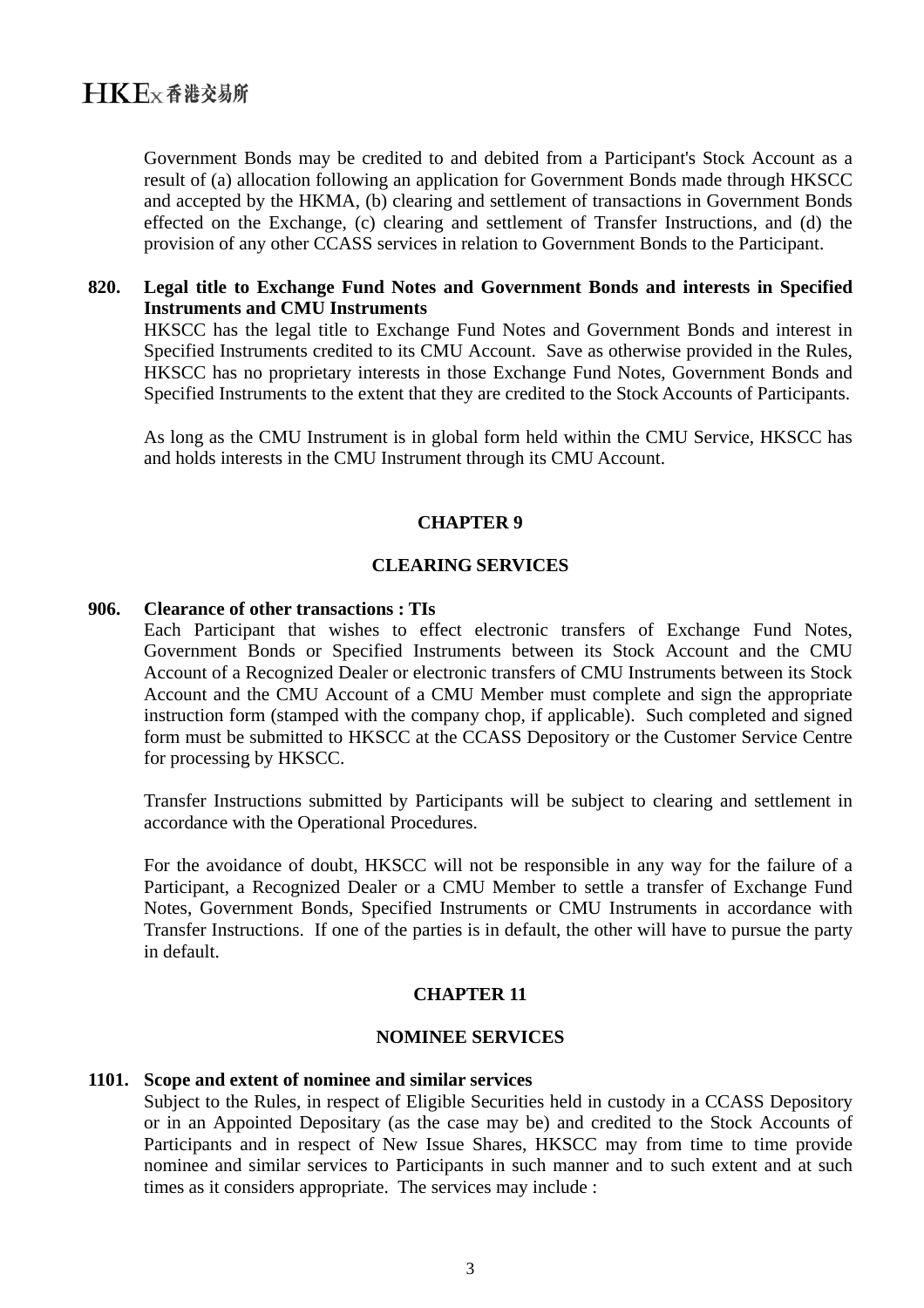# $H$ K $E$ <sub>x</sub> $\Phi$ 港交易所

(vii) the receipt of and compliance with Tender Instructions (a) to cause HKSCC to tender or apply for Exchange Fund Notes, Government Bonds, Specified Instruments or CMU Instruments on its behalf and (b) to arrange payment and refund of the money due in respect of the tender or application (as the case may be), in each case in accordance with the Operational Procedures;

#### **1105. Time limit for instructions etc.**

In respect of any actions, transactions or other matters affecting an Eligible Security, HKSCC may assign a time-limit by which instructions, payments and/or other actions required to be taken in relation thereto by Participants (including persons acting with the authority of or on behalf of or for the account of the Participants) must be received by HKSCC. HKSCC may assign a latest time for (a) the giving of Electronic Application Instructions for New Issue Shares by Participants, which shall not be later than the latest time for lodging of application forms as described in the Prospectus and (b) the giving of Tender Instructions, which shall not be later than (in the case of Exchange Fund Notes and Specified Instruments) two Business Days before the latest time for making the relevant tender or (in the case of Government Bonds and CMU Instruments) the latest time for application on the closing date of the subscription period. Save for the giving of Electronic Application Instructions for New Issue Shares, Investor Participants will normally be subject to a different time-limit for giving of instructions to HKSCC. Instructions from Participants with respect to any actions, transactions or other matters affecting Eligible Securities, Electronic Application Instructions for New Issue Shares and Tender Instructions shall be given to HKSCC electronically via CCASS Terminals or Participant Gateways, where applicable, unless otherwise prescribed by HKSCC from time to time. Investor Participants are required to input instructions to HKSCC via the CCASS Phone System or at the Customer Service Centre or the CCASS Internet System or by such other means as considered by HKSCC in its absolute discretion to be appropriate in the circumstances. SSA Statement Recipients are required to input voting instructions to HKSCC via the CCASS Phone System or the CCASS Internet System or by such other means as considered by HKSCC in its absolute discretion to be appropriate in the circumstances.

#### **CHAPTER 21**

#### **DUTIES AND LIABILITIES OF HKSCC**

#### **2104. HKSCC not to be liable**

In the absence of anything not done or not omitted to be done in good faith on the part of HKSCC, HKSCC, the Exchange, and a recognized exchange controller which is the controller of HKSCC shall have no liability for any losses, costs (including legal costs), charges, assessments and damages of any nature whatsoever suffered or incurred directly or indirectly as a result of or in connection with the following matters:-

(ix) any acts or omissions of the HKMA or the employees or agents of the HKMA including (a) termination or suspension of HKSCC's appointment as a Recognized Dealer or HKSCC's membership of the CMU Service, (b) closure, termination, suspension or freezing of HKSCC's CMU Account or any sub-account(s) under it, (c) cancellation, freezing or suspension of trading in any Exchange Fund Notes, Government Bonds, Specified Instruments or CMU Instruments credited to HKSCC's CMU Account, or tendered or applied for by HKSCC in response to Tender Instructions, (d) the conduct of any issue of Exchange Fund Notes, Government Bonds,